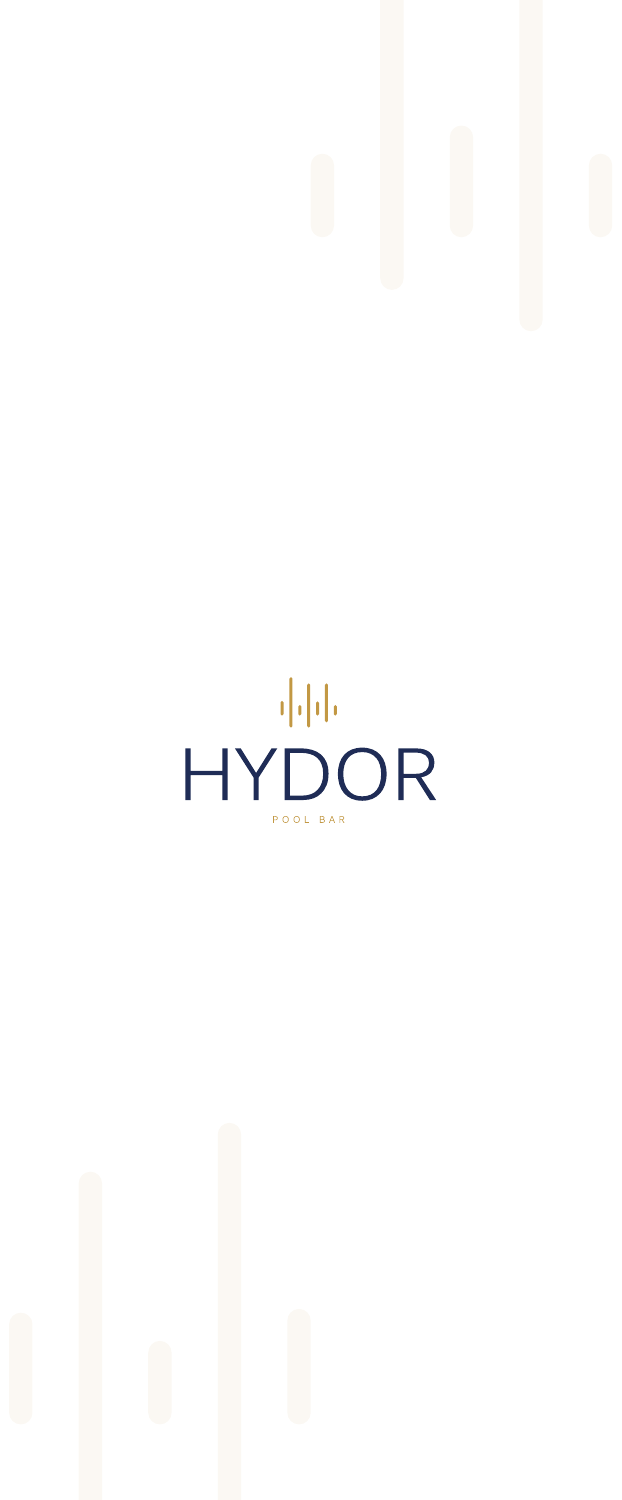

# POOL COCKTAIL MENU

# **Green Mule - normal ABV, sour with spicy notes**

green apple, pear, lime, agave syrup, belvedere vodka infused with pear and ginger, green apple liqueur, topped up with three cents ginger beer **19€**

**Bubble Coffee Time - low ABV, coffee and bubbly taste**

lavender syrup, peach liqueur, espresso coffee, belvedere vodka, topped up with fever tree indian tonic water

**17€**

**FruitLicious - normal ABV, sweet and sour, shaken or frozen**

mix berries cordial, agave syrup, ginger syrup, falernum liqueur, hendrick's lunar gin **19€**

**Cycladic Gin and Tonic - normal ABV** 

bombay sapphire gin, infused with rosemary and long black pepper, lemon, basil, lemon beebrush syrup, topped up with with three cents lemon tonic water

**17€**

# **The Parian Zombie - strong high ABV**

vanilla syrup, ginger syrup, orgeat syrup, tentoura liqueur, pineapple puree, passion fruit puree, lime, grapefruit juice, rum blend

**20€**

Caribbean World - normal ABV, sweet and dry with a cream and spicy feel

lime, ginger syrup, blanco rum blend, Barbados dry rum with Bacardi carta Blanca, topped up with mango and passion fruit foam

**17€**

**Smoky Paloma- normal ABV, salty and smoky** 

lime, pamplemousse liqueur, 1800 tequila silver, san cosme mezcal, pink grapefruit soda, smoky salt

**18€**

**Merienda-normal ABV, sweet and spicy with a bitter and fruity taste**

pineapple puree, vanilla syrup, chilli syrup, montenegro amaro, lime, 1800 silver tequila cooked with chilli, vanilla and lemon beebrush plant **19€**

NON-ALCOHOLIC COCKTAIL MENU

**Cucumber Breeze - sweet and refreshing** 

cucumber marmalade, cucumber – lime cordial, lime, agave syrup, martini floreal non-alcoholic spirit, topped up with three cents Aegean tonic water

**15€**

**Red Fruit Temptation- sour with a sweet and spicy taste**

mix berry cordial, lime, martini vibrante non-alcoholic spirit, mint, topped up with mastiqua rose flavour or three cents pink grapefruit soda

**15€**

**Passionistas - fruity and foamy**

passion fruit puree, mango puree, vanilla syrup, see dlip groove 42, lime, egg white **15€**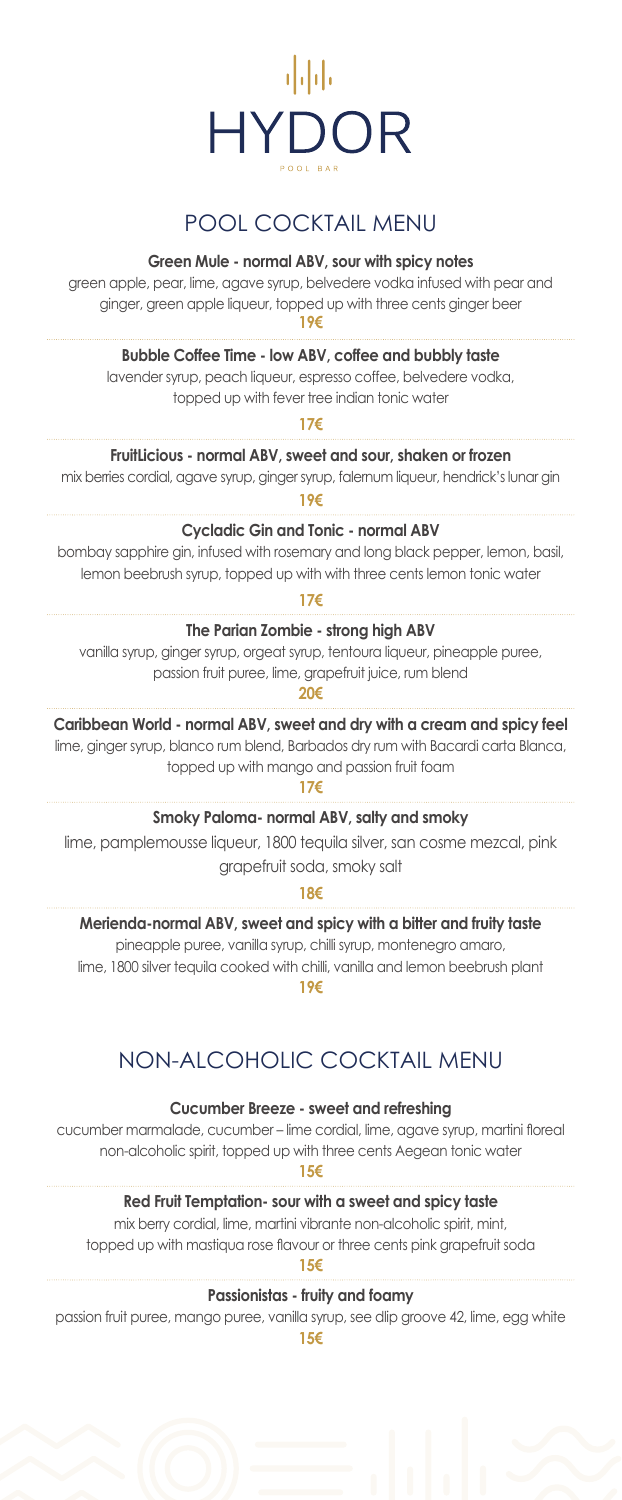# LOBBY COCKTAIL MENU

# GREEK PREMIUM COCKTAILS

### **Senses DryTini**

dry extra dry – dirty with a caper husk and oil or on a lemon twist - shaken or stirred dry vermouth, axia dry masticha spirit

**18€**

### **Senses Sour Twist - sour and dry with a foamy and sweet taste**

citrus blend liqueur, vanilla syrup, egg white, lemon juice, dark cave aged tsipouro, topped up with chocolate bitters

**18€**

# APERITIVO COCKTAILS

### **White Negroni - bitter**

noilly prat extra dry vermouth, infused with cardamom seeds and rosemary, rouge white bitter liqueur, grace gin

**18€**

# **Senses Explosion Ramos - low ABV, sweet with a citrus taste**

aperitivo rosato ramazzotti, lemon, orange, grapefruit, belvedere pink grapefruit infused vodka, lemon juice, egg white, sugar syrup, topped up with three cents pink grapefruit soda

**19€**

# SIGNATURE COCKTAILS

# **Medi Joy Experience - normal ABV, sour and sweet with a spicy taste**

honey syrup, cucumber cordial, thyme liqueur, lime, hendrick's gin, mint leaves, topped up with three cents ginger beer

**19€**

# **Violet Silk - normal ABV, sweet and sour with a foamy taste**

violet syrup, violet liqueur, lime, hendrick's orbium gin, topped up with lavender-honey-lemon siphon

**20€**

### **Rum-m-y Fashion Show - strong ABV**

rum fashion blend syrup, aged blend rum, bacardi reserva ocho, legenderio elixir de Cuba, montenegro

**19€**

# **Hibiscus Oriental - low ABV, fruity and bubbly**

lychee puree, hibiscus liqueur, rose liqueur, rose syrup, lime, grey goose vodka, topped up with rose  **25€**